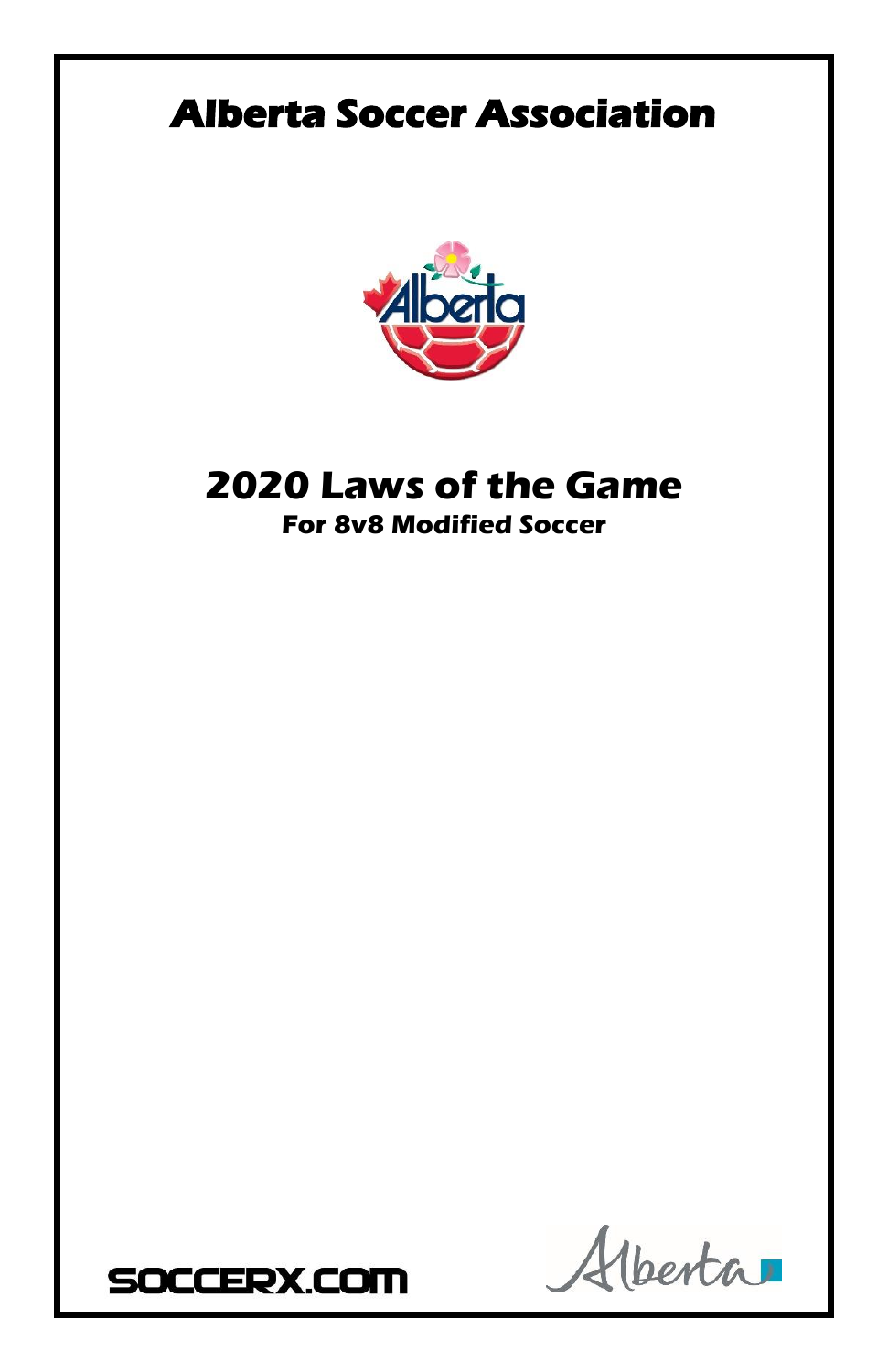### **Introduction**

In keeping with the Long-Term Player Development Model of Canada's Grassroots Soccer, this booklet deals with 8v8 Modified soccer and should be considered the next step in the development of Soccer's Mini-Soccer program.

#### **Purpose:**

The ASA Board of Directors, ASA Technical Committee and ASA Referee Committee would like to emphasize that the program is designed as a progressive step from the Mini Soccer program. We consider it still to be development and learning, therefore requiring some variation from the full IFAB Laws.

#### **Player Development:**

This program is designed to assist the development of young players. As such the Laws reflect this philosophy.

#### **Referee Development:**

This program provides an opportunity for the development of young referees.

#### **Coach Development:**

This Program provides an opportunity for the development of coaches.

#### **Omissions:**

Any incidents or situations not covered expressly by the Laws of the Game for 8v8 Modified Soccer, will default to the current IFAB Laws of the game, wherever possible.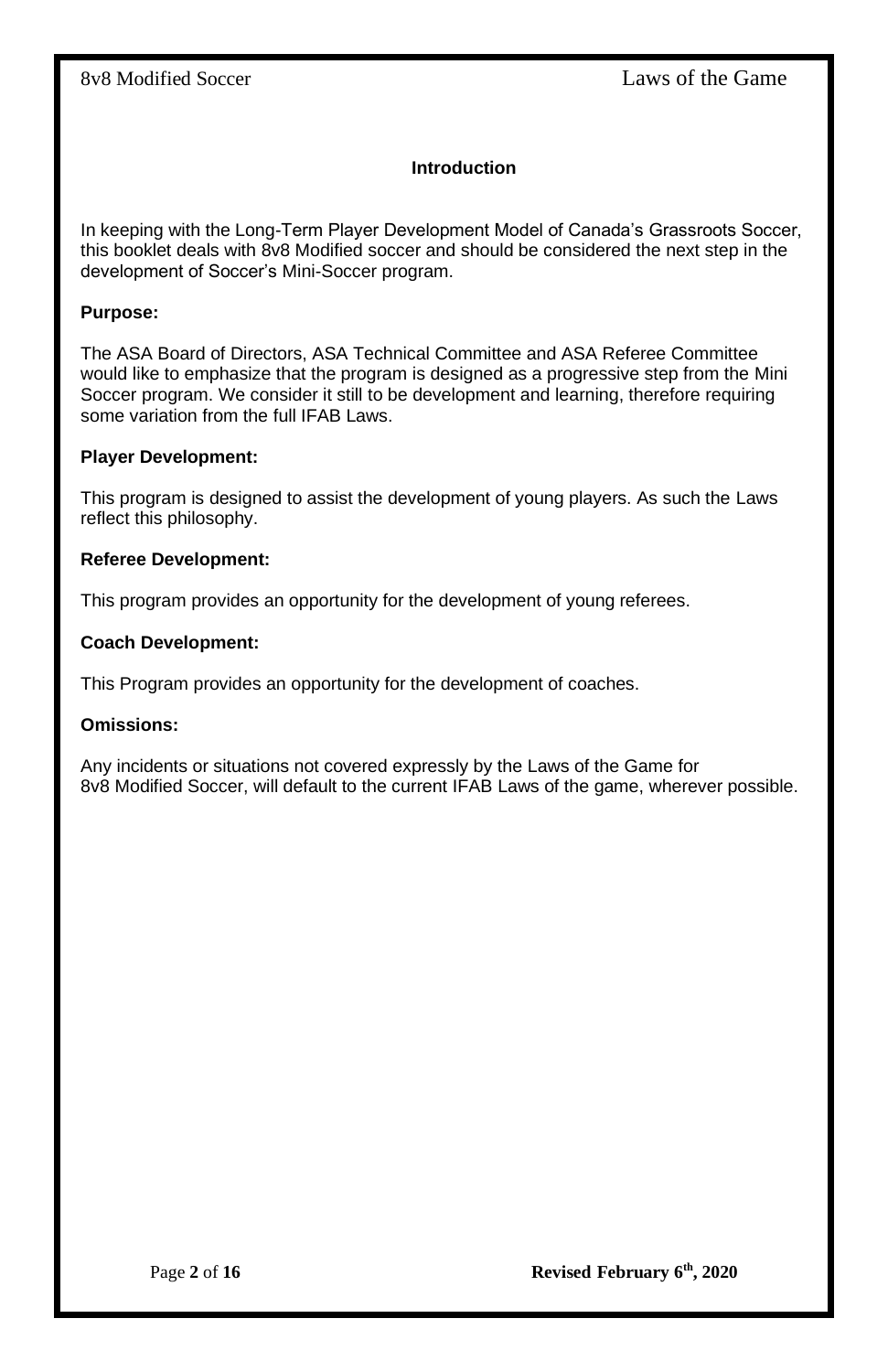8v8 Modified Soccer Laws of the Game

| Alberta Soccer Laws of the 8v8 Modified Game |  |  |  |
|----------------------------------------------|--|--|--|
|----------------------------------------------|--|--|--|

| Game<br>Format | Team<br><b>Size</b> | Game<br><b>Duration</b> | <b>Ball</b><br><b>Size</b> | <b>Field Size</b><br>Min/Max<br>Width | <b>Field Size</b><br>Min/max<br>Length | <b>Goal Size</b><br>Min $(H)$<br>Max (W)   |
|----------------|---------------------|-------------------------|----------------------------|---------------------------------------|----------------------------------------|--------------------------------------------|
| 8 vs 8         |                     | Max 20 2 X 30 min       | 4                          | 42 to 55<br>meters                    | 60 to 75<br>meters                     | Height<br>6ft<br>Width<br>18 <sub>ft</sub> |

*\* The Canadian Soccer Association highly recommends no 11-a-side soccer be played before U13*

*\* Field size permits the utilization and adaptability of workable sizes*

*\* If necessary team size can be district determined*

### **Conversion Numbers:**

 $42$  Meters =  $45$  Yards 55 Meters = 60 Yards 60 Meters = 65 Yards 75 Meters = 82 Yards 18.28 Meters = 20 Yards 7.31 Meters = 8 Yards

#### **Law 1: Field of Play**

Whenever possible the ideal field size will be 75 meters (82 yds.) length X 55 meters (60 yds) width.

For practical reasons this may not always be possible and games could be played, for example across the width of a regular soccer pitch. However the internal markings should remain the same.

If the existing field is 109 meters in length, the width of the 8 a-side field is from the center line of the large field to the edge of the penalty area and the length of the field is simply from touchline to touchline.

If the length of the large field is less than 109 meters, then the sideline will need to be extended accordingly beyond the penalty area – toward the full field goal.

The ideal goal size is 1.8 meters / 6 feet (H) x 5.4 meters / 18 feet (w), however; the size of goals could be standard portable goals from manufacturers which tend to be approximately 3.6 meters (12 ft) wide X 1.9 meters (6.5 ft) high.

Goal nets should be used, provided that they are properly supported, and do not interfere with the goalkeeper.

Portable goals may be used, but must be securely anchored to the ground.

The goal area and penalty area are one and the same, and will be referred to as the penalty Area.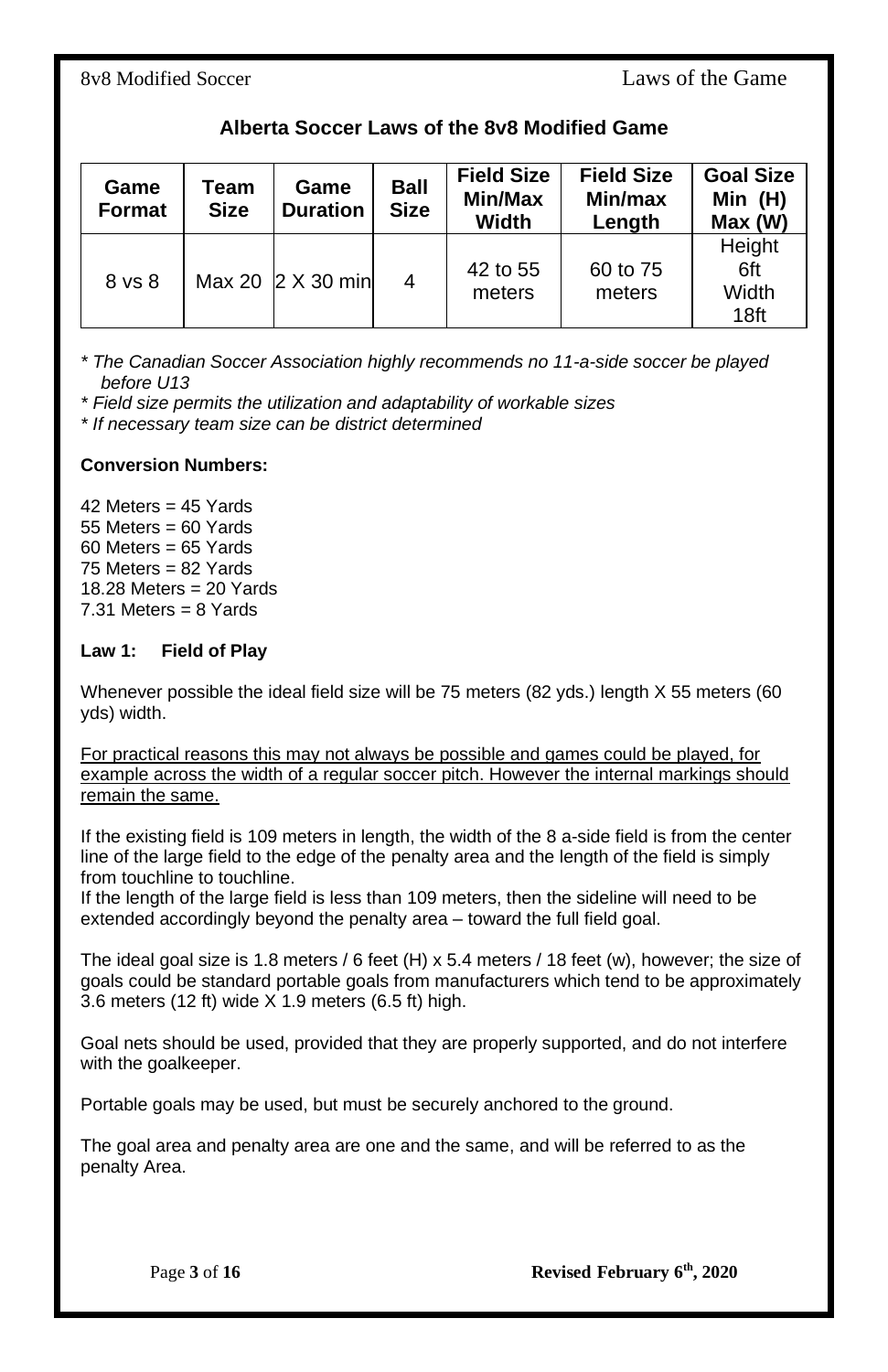### **Field Markings:**

Fields should be marked by distinctive lines not more than fifteen (15) centimeters wide.

The field is divided into two halves by the halfway line, which joins the midpoints of the touchlines. A centre mark is marked at the midpoint of the halfway line.

A circle with a radius of 5m (6 yards) may be marked around the center mark; however this marking is not mandatory.

An offside line parallel to the halfway line should be marked from touch line to touch line at the attacking third mark.

An arc with a radius of 1m may be marked at the Corner Area – however this marking is not mandatory.

### **The Penalty Area is defined at each end of the field as follows:**

Two lines are drawn at right angles to the goal line, 7.31 meters (8 yards) and are joined by a 18.28 meter (20 yard) line drawn parallel with a goal line.

The area bounded by these lines and the goal line is the penalty area. On the edge of each penalty area a **penalty mark** is made 7.31 meters (8 yards) from the midpoint between the goalposts.



### **Law 2: The Ball**

The size 4 ball shall be spherical and constructed of material which is not dangerous to the players. The ball may not be replaced without the referee's permission.

If the ball becomes defective, it should be replaced, and play will restart with a dropped ball from where the ball was located when it became defective.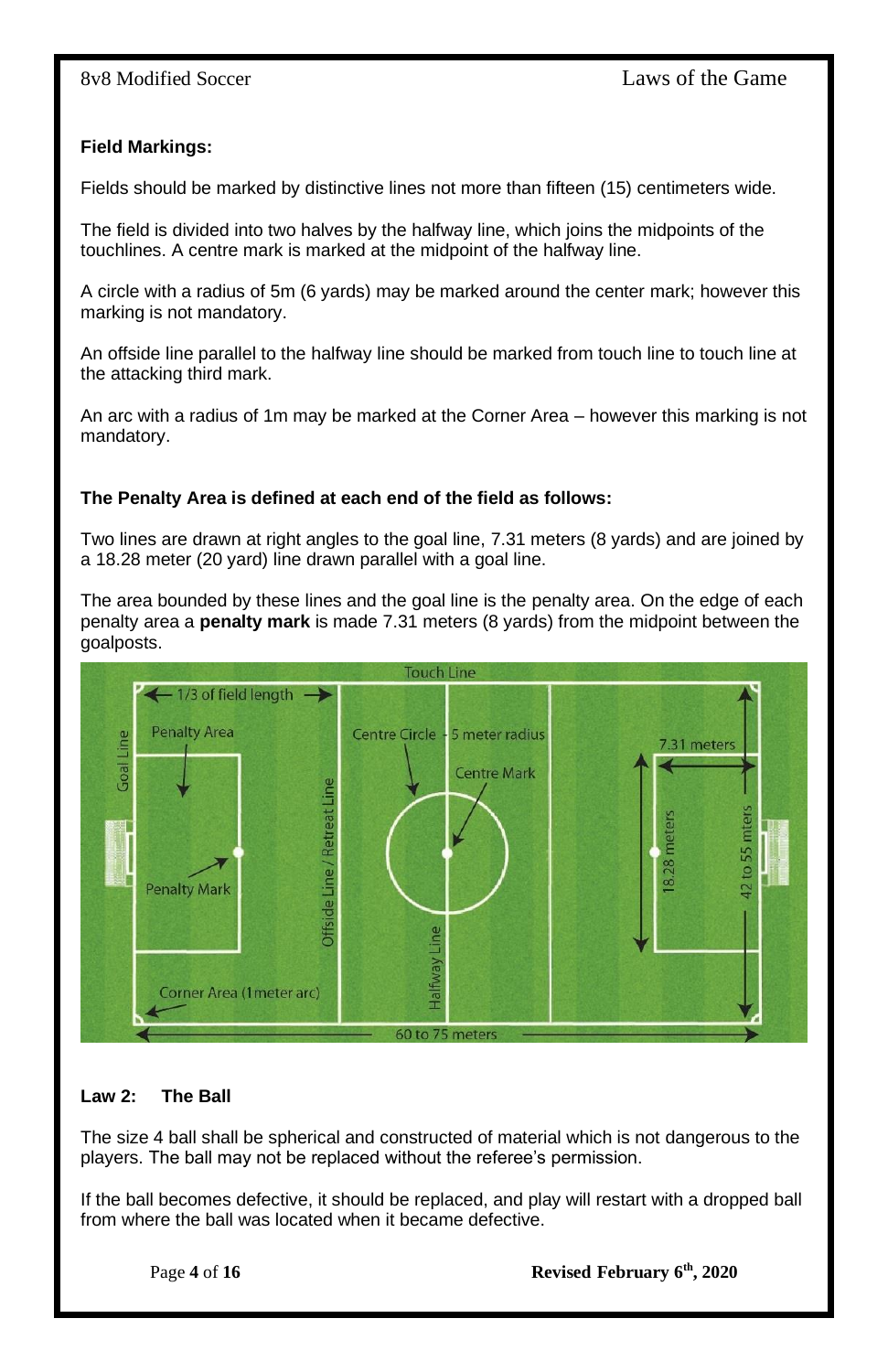#### **Law 3: Number of Players**

The game shall be played by two teams, each consisting of 8 players, one of whom shall be a goalkeeper. Teams must dress a minimum of 6 players and a maximum of 20.

#### **Substitution Procedure**

- To replace a player with a substitute, the following must be observed: the referee must be informed before any substitution is made
- the player being substituted receives the referee's permission to leave the field of play, unless already off the field
- the player being replaced is not obliged to leave at the halfway line

The substitute only enters:

- during a stoppage in play
- at the halfway line
- after the player being replaced has left
- after receiving a signal from the referee

#### **Extra persons on the field of play**

The coach and other officials named on the team list (with the exception of players or substitutes) are team officials. Anyone not named on the team list as a player, substitute or team official is an outside agent.

If a team official, substitute, substituted or sent off player or outside agent enters the field of play the referee must:

- only stop play if there is interference with play
- have the person removed when play stops
- take appropriate disciplinary action

If play is stopped and the interference was by:

- a team official, substitute, substituted or sent off player, play restarts with a direct free kick or penalty kick
- an outside agent, play restarts with a dropped ball If a ball is going into the goal and the interference does not prevent a defending player playing the ball, the goal is awarded if the ball enters the goal (even if contact was made with the ball) unless the ball enters the opponents' goal.

#### **Goal scored with an extra person on the field of play**

If, after a goal is scored, the referee realises, before play restarts, an extra person was on the field of play when the goal was scored:

the referee must disallow the goal if the extra person was: > a player, substitute, substituted player, sent off player or team official of the team that scored the goal > an outside agent who interfered with play unless a goal results as outlined above in 'extra persons on the field of play'

Play is restarted with a goal kick, corner kick or dropped ball.

the referee must allow the goal if the extra person was: > a player, substitute, substituted player, sent off player or team official of

Page **5** of **16 Revised February 6<sup>th</sup>, 2020**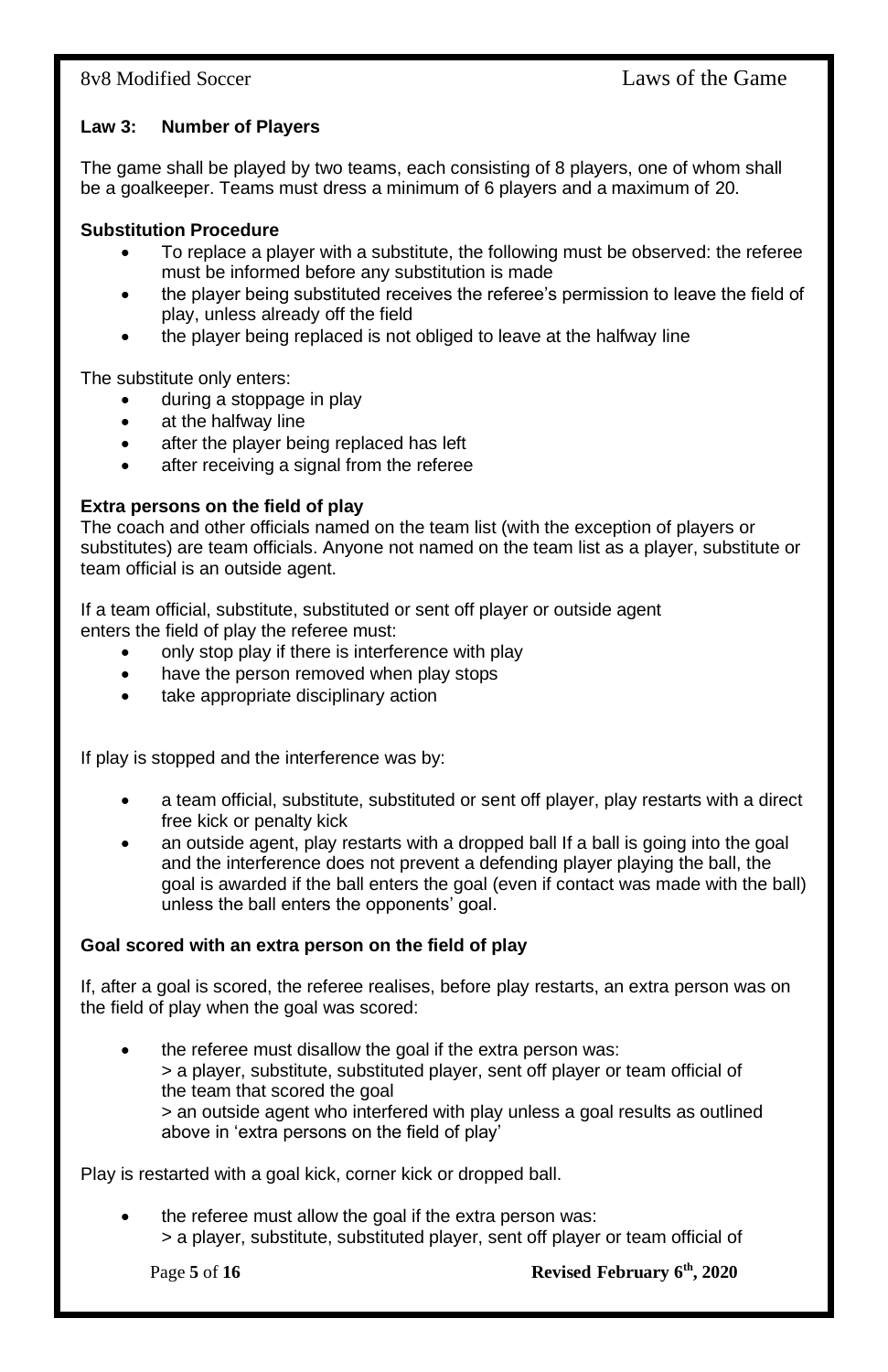the team that conceded the goal > an outside agent who did not interfere with play

In all cases, the referee must have the extra person removed from the field of play.

If, after a goal is scored and play has restarted, the referee realises an extra person was on the field of play when the goal was scored, the goal cannot be disallowed. If the extra person is still on the field the referee must:

- stop play
- have the extra person removed
- restart with a dropped ball or free kick as appropriate

The referee must report the incident to the appropriate authorities.

### **Law 4: Player's Equipment**

Equipment shall consist of shirt, shorts, socks, shin-guards and footwear.

All jerseys must have sleeves. The players may not roll the sleeves up or tie them at the shoulder level. A player who removes his/her jersey to celebrate a goal will receive a caution for unsporting behavior.

All players MUST wear shin guards of suitable material. The shin guards should be covered completely by the socks.

Running shoes or multi stud soccer shoes may be worn.

Goalkeepers must wear colours that are distinguishable from those of other players and those of the referee. Goalkeepers may wear gloves and tracksuit-type pants.

### **Additional Guidance on Jewelry and Non-Compulsory Equipment**

No item of jewelry of any sort will be allowed on the field of play, even if it is 'taped'. I.E. covered.

Game officials must set an example by removing all personal jewellery before entering the field of play (watches are allowed for game officials).

The rule of thumb should be 'if it can be seen, it's a problem'.

**Earrings**: no earrings of any kind are acceptable. The practice of taping is no longer acceptable.

**Facial Rings**: any kind of jewellery around the eyes, nose or any other part of the face must be removed.

**Bracelets**: all bracelets (including metal, rope, fabric …) must be removed.

**Medic Alert Bracelets**: may be worn but must be covered or padded in order to be safe for all players.

**Necklaces**: all necklaces must be removed.

Page 6 of 16 **Revised February 6<sup>th</sup>, 2020**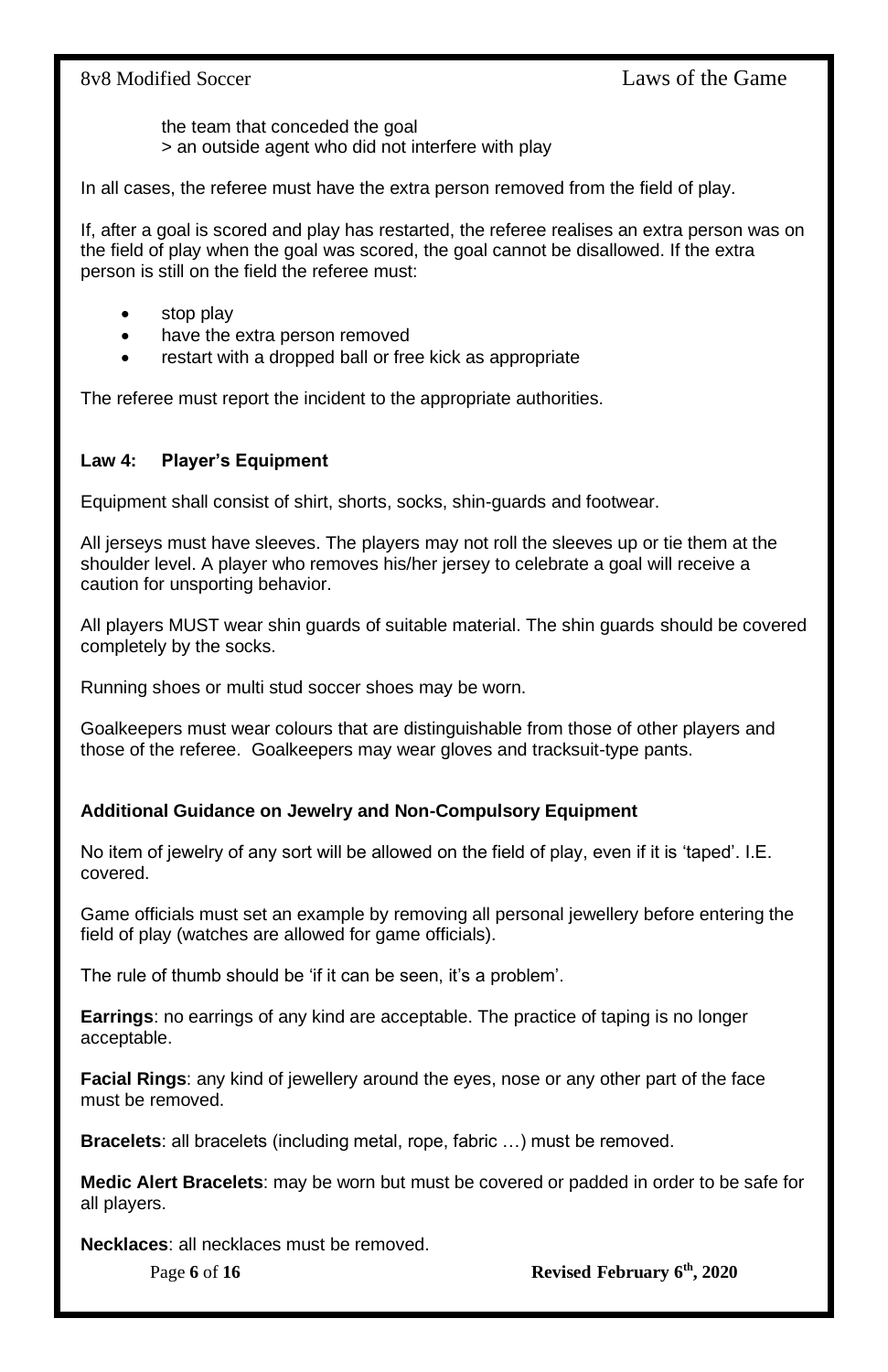**Body Piercing**; any body piercing not visible to the referee is not of concern. Should the piercing become visible the referee will ensure it is removed.

**Watches**: players are not allowed to wear any kind of watches.

**Beaded Hair**: if a player is wearing hair beads the hair must be tied in a bun or covered by a hair net. Loose beaded hair is not permitted.

**Rings**: must be removed.

**Hats**: no hats are allowed on the field of play**.** Goalkeepers may request to wear a soft brimmed hat as an eyeshade. The referee must ensure that is it not dangerous.

**Bandanas**: no bandanas are allowed.

**Sweatbands**: no sweatbands are allowed.

**Head Protectors**: only those permitted by FIFA are allowed.

**Spectacles**: are allowed if they are sports spectacles and / or regular glasses and are safe for the players themselves and for other players.

**Pro Wrap:** Single strand of Pro Wrap is permitted with no metal hair clips or bobby pins.

**Orthopedic Supports:** FIFA Circular 863 states that the vast majority of commercially manufactured supports are safe to use. These items pose less of a hazard than players accidentally banging heads, for instance.

The major concern is not the 'hardness' of the equipment alone, rather it should be whether any part of it could cut or wound another player.

Any support must be safe for all players, and adequately padded if necessary.

**Casts:** Players wearing a hard cast are NOT permitted to play, even if it is padded.

Players wearing a soft cast may be permitted to play if the cast does not present a danger to him/herself or any other player. The soft cast must not contain any hard material.

The referee (or a Supervisor of Officials if one has been appointed to the match or competition) will make the final decision as to the acceptability of any soft cast.

#### **Law 5: Referees**

As per the FIFA Laws of the Game.

#### **Law 6: Assistant Referees**

As per the FIFA Laws of the Game.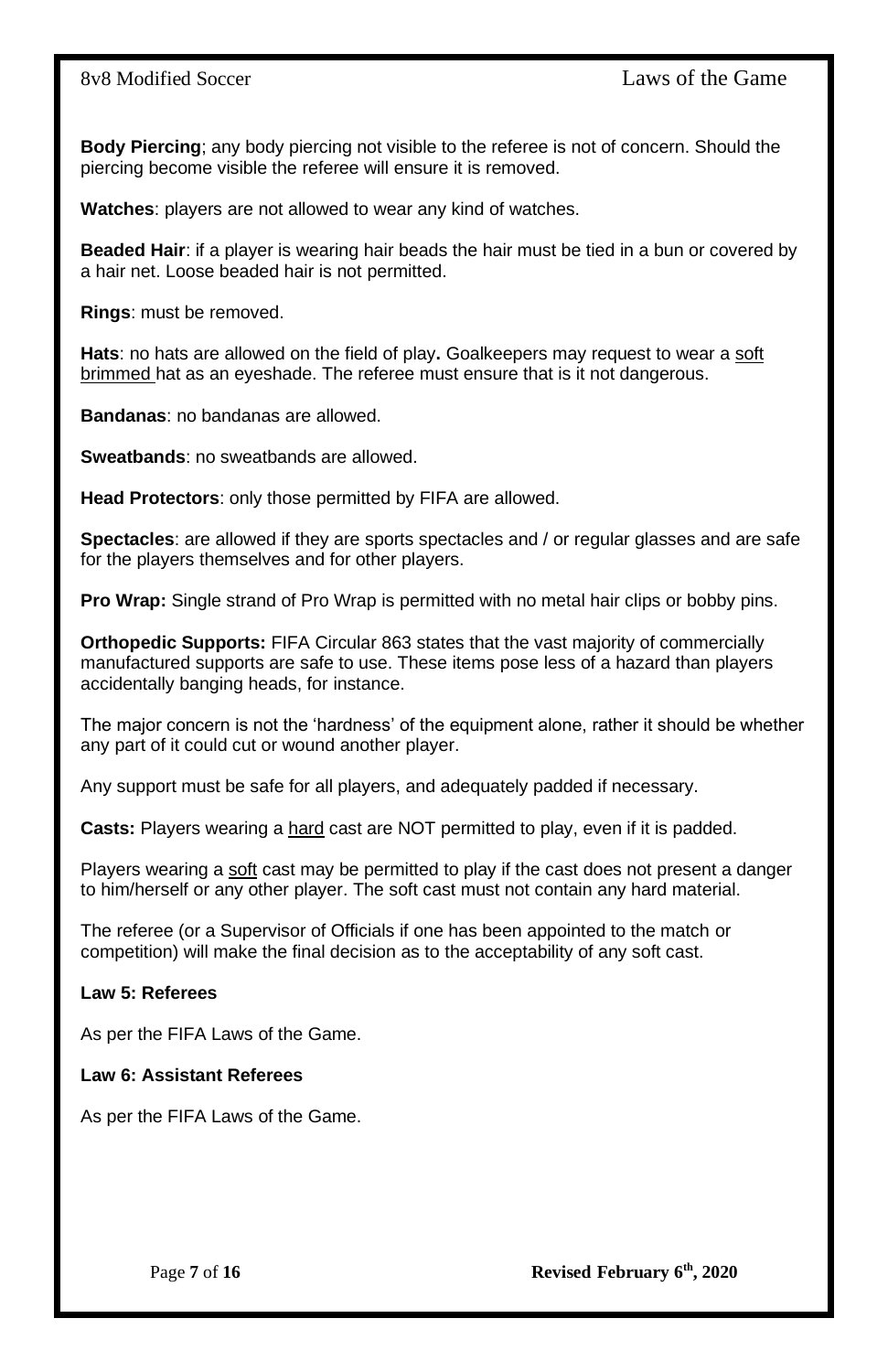### **Law 7: Duration of the Game**

The game shall be divided into two equal halves. Each half shall be 30 minutes in length. The length of halftime will be a minimum of 5 minutes and for a maximum of 10 minutes. The referee or competition Laws will determine the length of the half time break.

#### **Law 8: Start & Restart of Play**

#### **Kick off**

A kick-off starts both halves of a match, both halves of extra time and restarts play after a goal has been scored.

- the team that wins the toss of a coin decides which goal it will attack in the first half
- their opponents take the kick-off
- the team that wins the toss takes the kick-off to start the second half
- for the second half, the teams change ends and attack the opposite goals
- after a team scores a goal, the kick-off is taken by their opponents

For every kick-off:

- all players with the exception of the player taking the kick must be in their own half of the field of play
- the opponents of the team taking the kick-off must be at least 5 m (6 yds) from the ball until it is in play
- the ball must be stationary on the centre mark
- the referee gives a signal
- the ball is in play when it is kicked and clearly moves in any direction
- a goal may be scored directly against the opponents from the kick-off

### **Dropped Ball**

For any stoppage not mentioned in these Laws, the referee shall restart the game by dropping the ball at the place where it was when play stopped, unless play was stopped in the penalty area. In this case, the ball shall be dropped on that part of the penalty area line which runs parallel to the goal line, at the point nearest to where the ball was when play stopped. The ball is in play when it touches the ground.

A goal may not be scored directly from a dropped ball.

### **Retreat Line**

The **Retreat Line** will come into effect in two situations during the game:

- · Goal Kick
- · Free Kick to the defending team within its own penalty area

At these two restarts, the opposing team is required to move beyond the Retreat Line. The player taking the kick can then pass the ball to one of his team-mates without the pressure of an opposing player nearby. When the **ball has left the penalty area**, the play will resume as normal and the "opposing" team can move inside the Retreat Line.

The Retreat Line in 8v8 Soccer will be the closest offside line to the restart.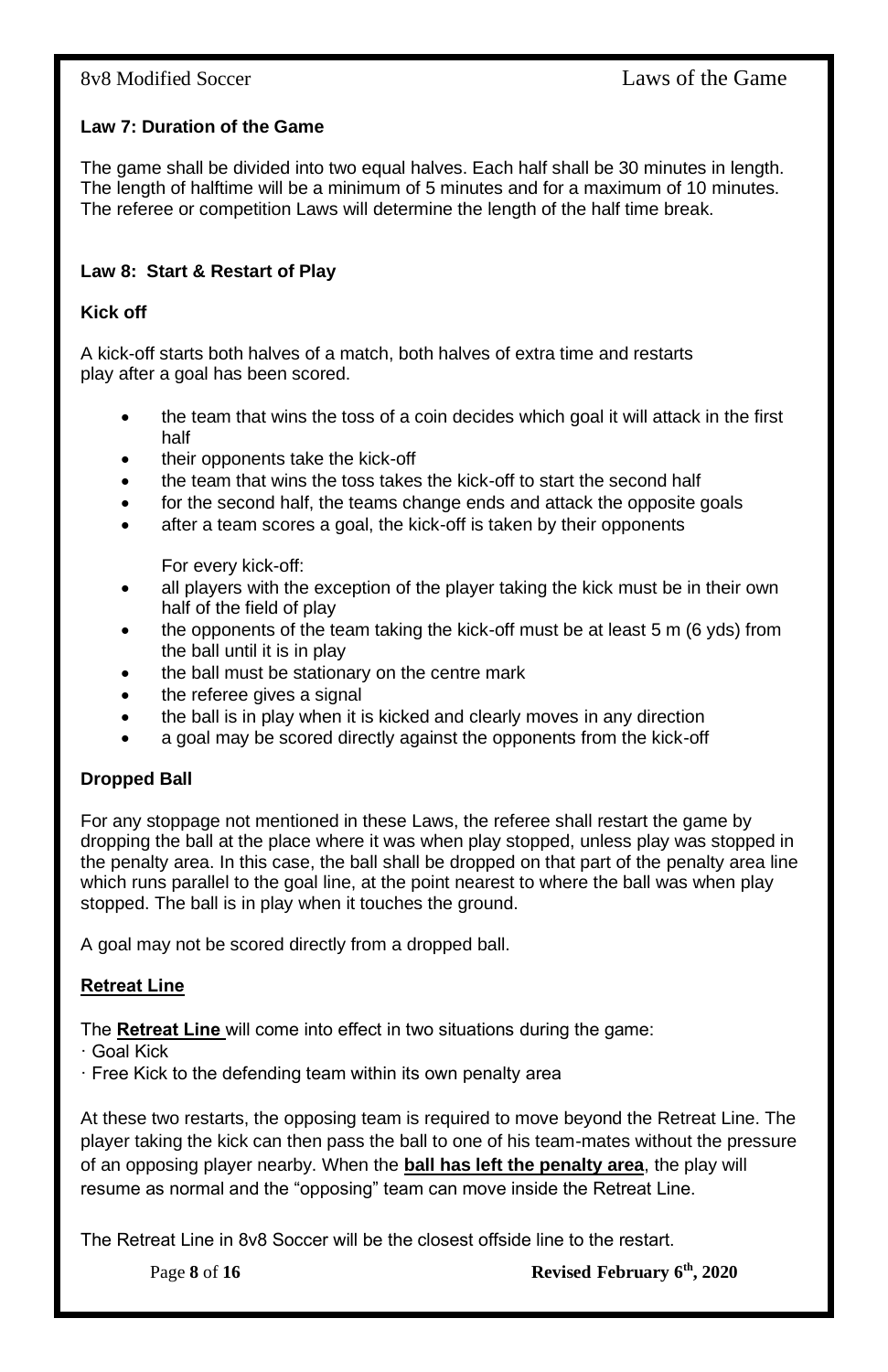If a member of the opposing team comes inside the Retreat Line before the **ball has left the penalty area**, and interferes with play, the Referee will stop play and the restart will be retaken.

Players can choose to play the ball long if they wish.



#### **Law 9: Ball in and out of Play**

The ball is out of play:

- When the whole of the ball has crossed the goal-line or touch line, whether on the ground or in the air.
- When the game has been stopped by the referee.

The ball is in play at all other times.

#### **Law 10: Method of Scoring**

A goal is scored when the whole of the ball passes over the goal line, between the goalposts and under the crossbar, provided that no offence or infringement of the Laws of the Game has been committed by the team scoring the goal.

If a referee signals a goal before the ball has passed wholly over the goal line, play is restarted with a dropped ball.

#### **Law 11: Offside**

Alberta Soccer would like to emphasize that the program is designed as a progressive step from the Mini Soccer program. We consider it still to be development and learning, therefore requiring some variation from the full IFAB Laws; i.e. the offside line at the attacking 3<sup>rd</sup> of the field encourages players to spread out.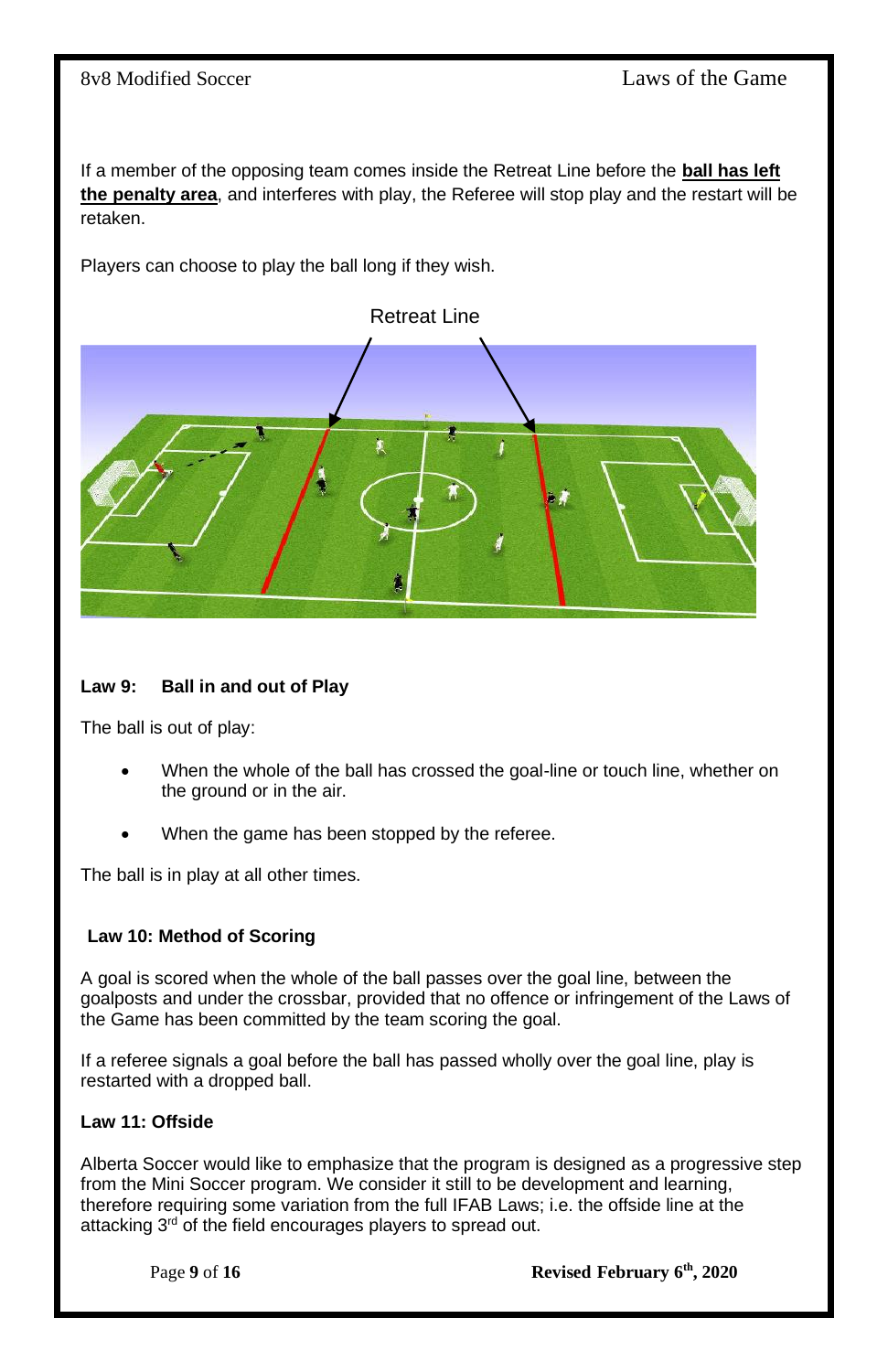### 8v8 Modified Soccer Laws of the Game

The offside rule is in effect in the attacking  $3<sup>rd</sup>$  of the field. This line may be marked as a dotted line, and solid line or single cones or flags on the touch line. Coaches from both teams should bring cones to mark this line in the event that the attacking  $3<sup>rd</sup>$  line is not clearly marked on the field.

### **Offside Position:**

It is not an offence in itself to be in an offside position. A player is in an offside position if:

• He or she is nearer to their opponents' goal line than both the ball and the second-last opponent

A player is not in an offside position if:

- He or she is not in the attacking third of the field of play
- He or she is level with the second-last opponent or
- He or she is level with the last two opponents

#### **Offence:**

A player in an offside position is only penalized if, at the moment the ball touches or is played by one of his team, he is, in the opinion of the referee, involved in active play by:

- Interfering with play or
- Interfering with an opponent or
- Gaining an advantage by being in that position

#### **No Offence:**

There is no offside offence if a player receives the ball directly from:

- A goal kick
- A throw-in
- A corner kick

#### **Infringements and Sanctions:**

In the event of an offside offence, the referee awards an indirect free kick to the opposing team to be taken from the place where the offside offence occurred.

#### **Law 12: Fouls and Misconduct**

Fouls and misconduct are penalized as per the FIFA Laws of the Game:

A direct free kick is awarded if a player commits any of the following offences against an opponent in a manner considered by the referee to be careless, reckless or using excessive force:

- **Charges**
- Jumps at
- Kicks or attempts to kick
- Pushes
- Strikes or attempts to strike (including head-butt)
- Tackles or challenges
- Trips or attempts to trip
- Impedes with contact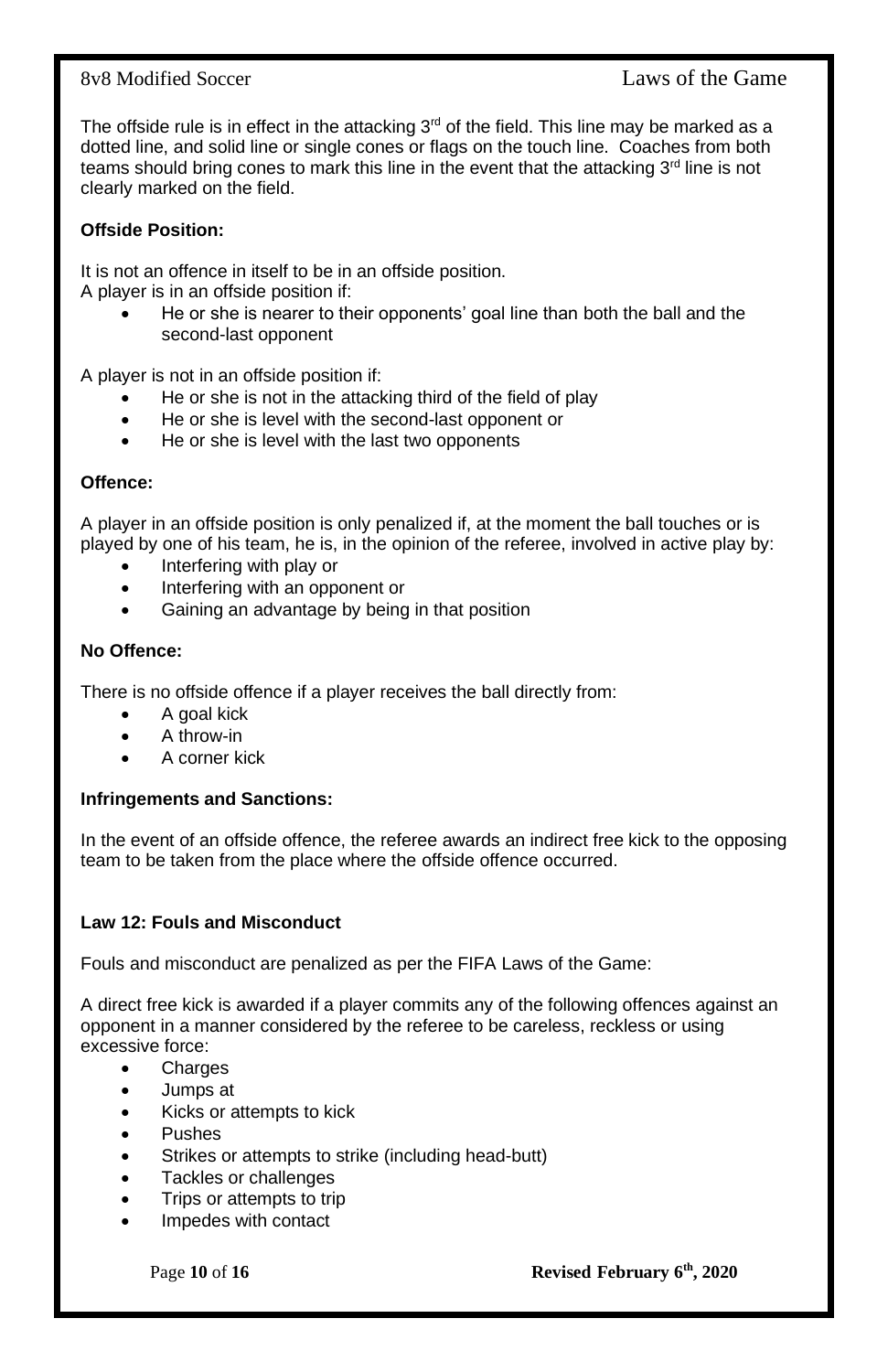A direct free kick is also awarded to the opposing team if a player commits any of the following offenses:

- Handles the ball deliberately (except for the goalkeeper within their own penalty area)
- Holds an opponent
- Impedes an opponent with contact
- Spits at an opponent

A direct free kick is taken from the place where the offence occurred.

A penalty kick is awarded if any of the above ten offences is committed by a player inside his own penalty area, irrespective of the position of the ball, provided it is in play.

An indirect free kick is awarded to the opposing team if a goalkeeper commits any of the following offenses:

- controls the ball with the hands for more than six seconds before releasing it
- touches the ball with the hands after:

> releasing it and before it has touched another player

- > it has been deliberately kicked to the goalkeeper by a team-mate
- > receiving it directly from a throw-in taken by a team-mate

An indirect free kick is also awarded to the opposing team if, in the opinion of the referees, a player:

- Plays in a dangerous manner
- Impedes the progress of an opponent (without any contact being made)
- Prevents the goalkeeper from releasing the ball from the hands
- Puts the ball in play through a direct, indirect, goal or corner kick, and kicks the ball again before it has been touched by another player
- Commits any other infringement not previously mentioned in Law 12, for which play is stopped to caution or dismiss a player

An indirect free kick is taken from the place where the offence occurred

#### **Disciplinary Sanctions:**

The yellow card is used to communicate that a player or substitute has been cautioned.

The red card is used to communicate that a player or substitute has been sent off. Any player receiving a red card may not play for the remainder of the game. The offending player may be substituted by another eligible player; both teams continue to play 8 vs 8.

Only a player, substitute or substituted player may be shown the red or yellow card. The referee has the authority to take disciplinary sanctions from the moment he enters the field of play until he leaves the field of play after the final whistle.

A player who commits a cautionable or sending-off offence, either on or off the field of play, whether directed towards an opponent, a team-mate, the referee, an assistant referee or any other person, is disciplined according to the nature of the offence committed.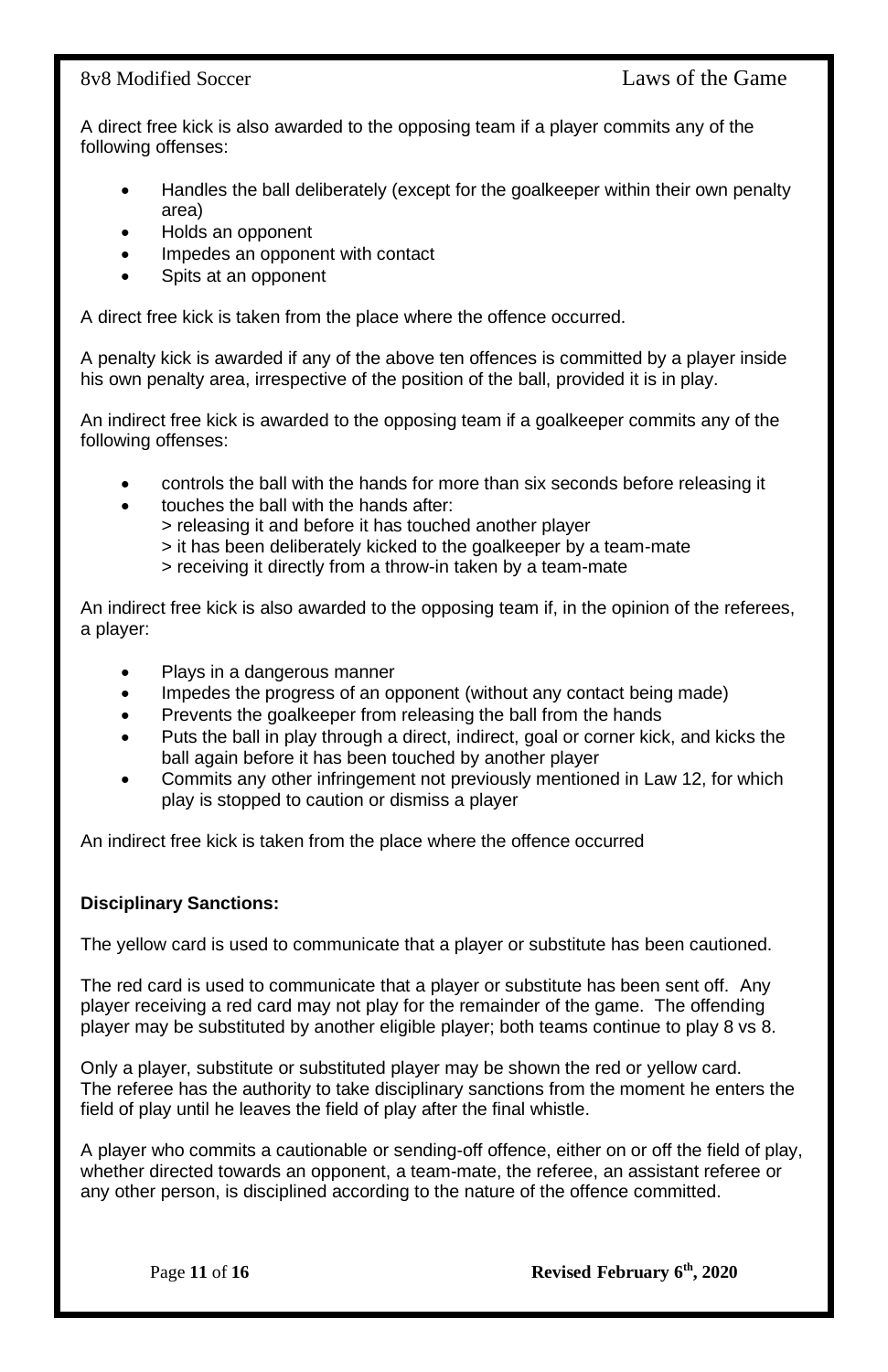A player is cautioned if guilty of:

- unsporting behaviour
- dissent by word or action
- persistent offences (no specific number or pattern of offences constitutes 'persistent').
- delaying the restart of play
- failing to respect the required distance when play is restarted with a corner kick, free kick or throw-in
- entering, re-entering or deliberately leaving the field of play without the referee's permission

A substitute or substituted player is cautioned if guilty of:

- unsporting behaviour
- dissent by word or action
- delaving the restart of play
- entering or re-entering the field of play without the referee's permission.

A player, substitute or substituted player who commits any of the following offences is sent off:

- denying the opposing team a goal or an obvious goal-scoring opportunity by deliberately handling the ball (except a goalkeeper within their penalty area)
- denying an obvious goal-scoring opportunity to an opponent moving towards the opponents' goal by an offence punishable by a free kick (unless as outlined below)
- serious foul play
- biting or spitting at someone
- violent conduct
- using offensive, insulting or abusive language and/or gestures
- receiving a second caution in the same match

### **Denying a goal or obvious goalscoring opportunity**

Where a player denies the opposing team a goal or an obvious goal-scoring opportunity by a deliberate handball offence the player is sent off wherever the offence occurs.

Where a player commits an offence against an opponent within their own penalty area which denies an opponent an obvious goal-scoring opportunity and the referee awards a penalty kick, the offending player is cautioned unless:

- The offence is holding, pulling or pushing or
- The offending player does not attempt to play the ball or there is no possibility for the player making the challenge to play the ball - or
- The offence is one which is punishable by a red card wherever it occurs on the field of play (e.g. serious foul play, violent conduct etc.)

In all the above circumstances the player is sent off.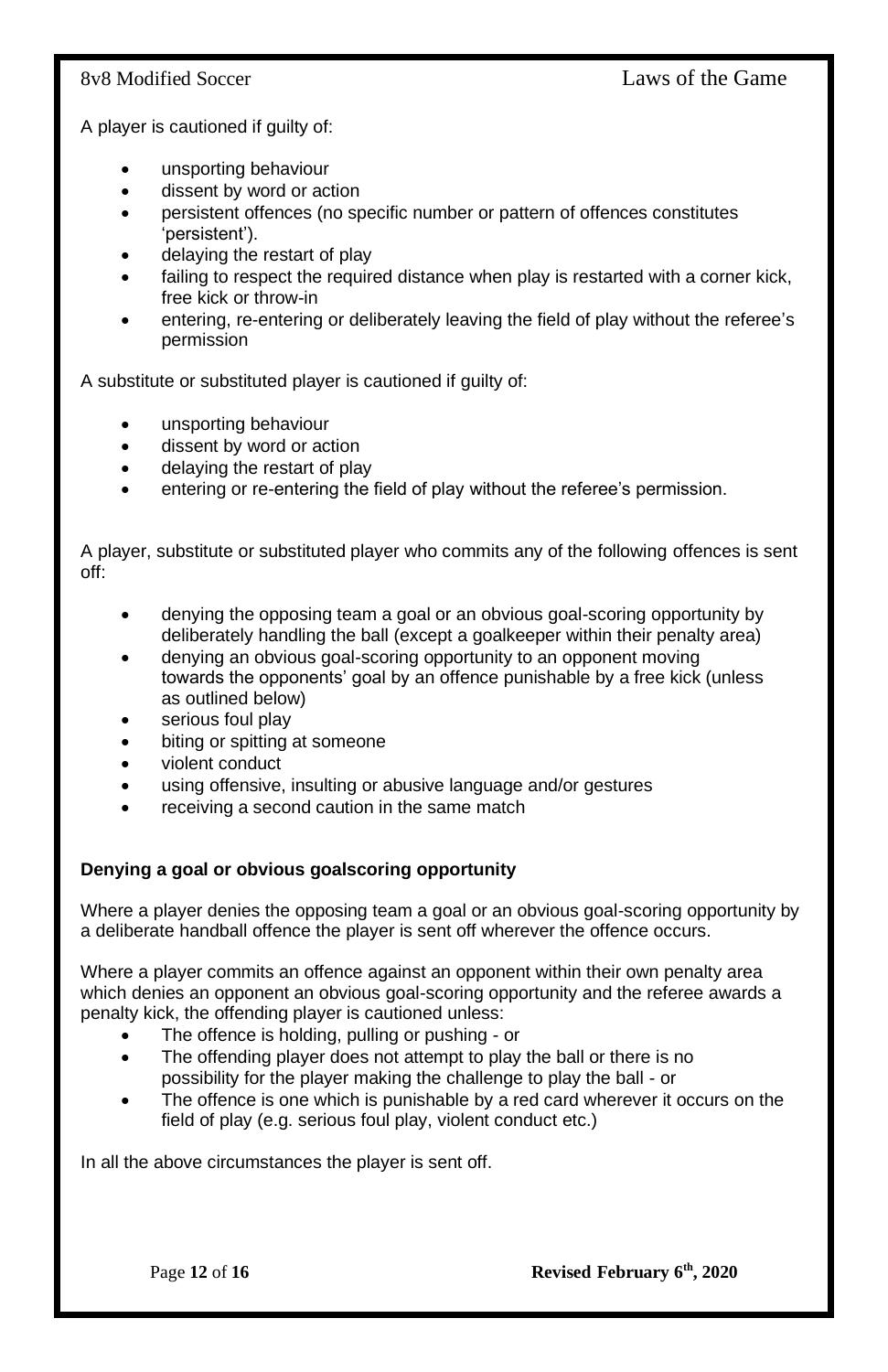### 8v8 Modified Soccer Laws of the Game

The following must be considered in the case of Denying an Obvious Goalscoring Opportunity:

- distance between the offence and the goal
- general direction of the play
- likelihood of keeping or gaining control of the ball
- location and number of defenders

A player, substitute or substituted player who has been sent off must leave the vicinity of the field of play and the technical area, providing that they are supervised by an adult.

### **Law 13: Free Kick**

Direct and indirect free kicks are awarded to the opposing team of a player guilty of an offence. Free kicks are taken from where the offence occurred, with the following exceptions:

indirect free kicks to the attacking team for an offence inside the opponents' penalty area are taken from the nearest point on the penalty area line which runs parallel to the goal line

The ball must be stationary, and is in play when it is kicked and clearly moves, except for a free kick to the defending team in their penalty area where the ball is in play when it is kicked directly out of the penalty area.

Until the ball is in play, all opponents must remain:

- 5 meters (6 yards from the ball)
- Outside the Retreat Line **until the ball has left the penalty area** for all free kicks inside the opponents' penalty area.

#### **Indirect free kick signal**

The referee indicates an indirect free kick by raising the arm above the head; this signal is maintained until the kick has been taken and the ball touches another player or goes out of play.

An indirect free kick must be retaken if the referee fails to signal that the kick is indirect and the ball is kicked directly into the goal.

• if a direct free kick is kicked directly into the opponents' goal, a goal is awarded

• if an indirect free kick is kicked directly into the opponents' goal, a goal kick is awarded

• if a direct or indirect free kick is kicked directly into the team's own goal, a corner kick is awarded

### **Law 14: Penalty Kick**

A penalty kick shall be taken from the penalty mark. All players, with the exception of the defending goalkeeper and the player taking the kick, shall be outside the penalty area but within the field of play, and not less than 6 yards from the ball (and behind the ball) until it has been kicked.

The goalkeeper remains on his/her goal line, facing the kicker, between the goalposts until the ball has been kicked.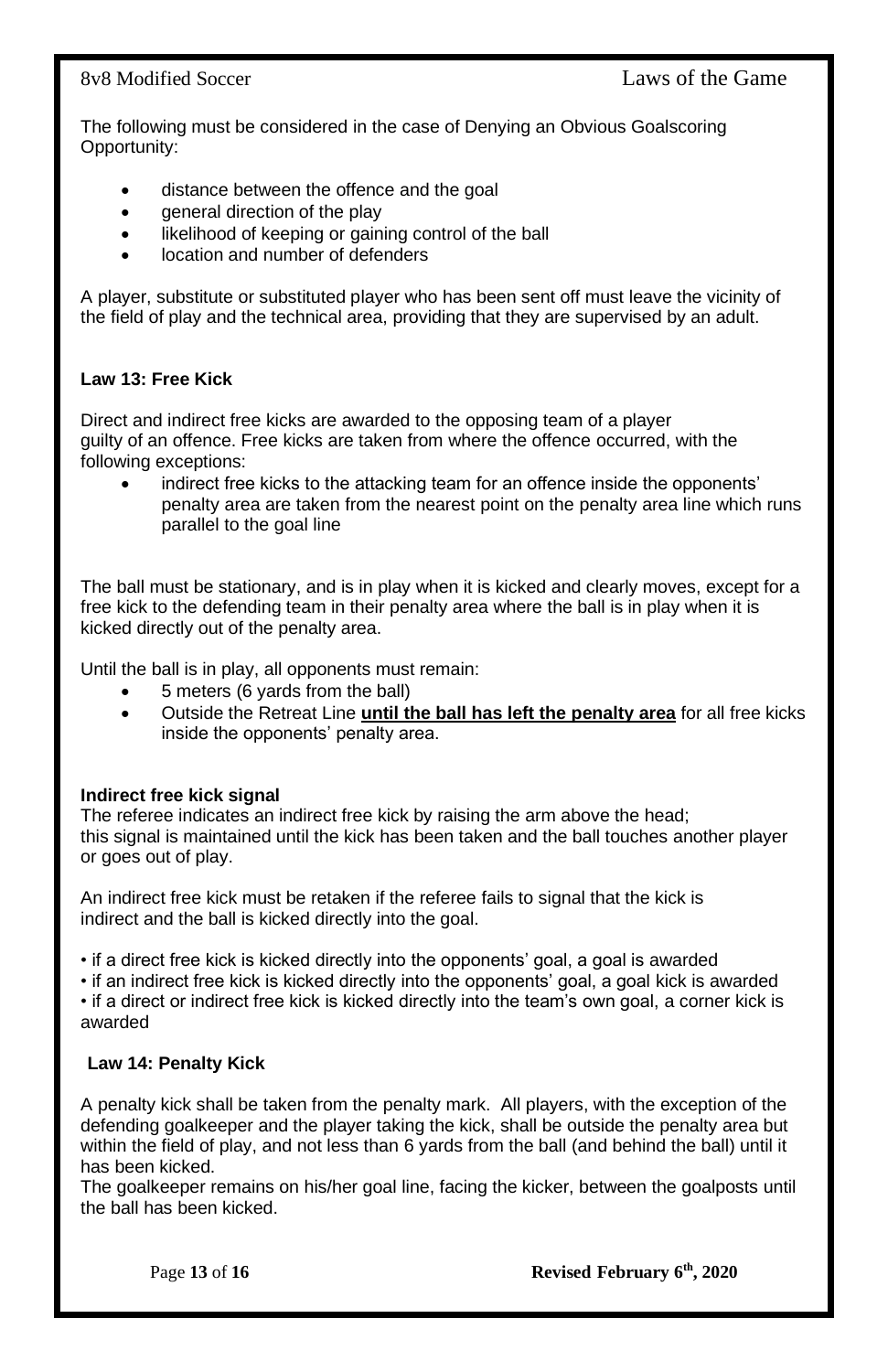The player taking the penalty kick must not touch the ball a second time until it has been played or touched by another player.

Play shall be extended at half-time, or at full-time to allow a penalty kick to be taken. In the event that time is extended, play shall end when the kick is complete.

For offences and sanctions at penalty kicks, please refer to the FIFA Laws of the Game.

#### **Law 15: Throw in**

A throw-in is awarded to the opponents of the player who last touched the ball when the whole of the ball passes over the touchline, on the ground or in the air.

Players taking a throw in shall stand facing the field of play and have part of both feet on the ground, on or behind the touch line. The thrower shall use both hands to throw the ball from behind and over their head. The ball shall be in play immediately after it enters the field of play.

Players taking a throw in must not touch the ball a second time before it has been played or touched by another player.

The normal throw-in rule will apply. If not properly taken, one re-throw will be given. If still not properly taken, the game will be restarted by a throw in from the opposing team.

#### **Law 16: Goal Kick**

• When the whole of the ball has crossed the goal line, either on the ground or in the air, excluding that portion between the goalposts having last been played or touched by a member of the attacking team, a goal kick shall be awarded to the defending team. The ball shall be kicked into play from the nearest point on the penalty area line which runs parallel to the goal line. The ball is in play when it is kicked directly out of the penalty area

At the taking of a goal kick, **all opponents shall be outside the Retreat Line until the ball has left the penalty area.**

The player taking the goal kick must not play or touch the ball a second time before it has been played or touched by another player.

A goal may be scored direct from a goal kick, but only against the opposing team.

#### **Law 17: Corner Kick**

When the whole of the ball has crossed the goal line, either on the ground or in the air, excluding that portion between the goal posts, having last been played or touched by a member of the defending team, a corner kick shall be awarded to the attacking team.

The corner kick shall be taken within the corner area nearest to where the ball crossed the goal line. All opponents shall be not less than 6 yards from the ball until it has been kicked.

The player taking the corner-kick must not play or touch the ball a second time before it has been played or touched by another player.

A goal may be scored directly from a corner kick, but only against the opposing team.

**Revised February 6<sup>th</sup>, 2020**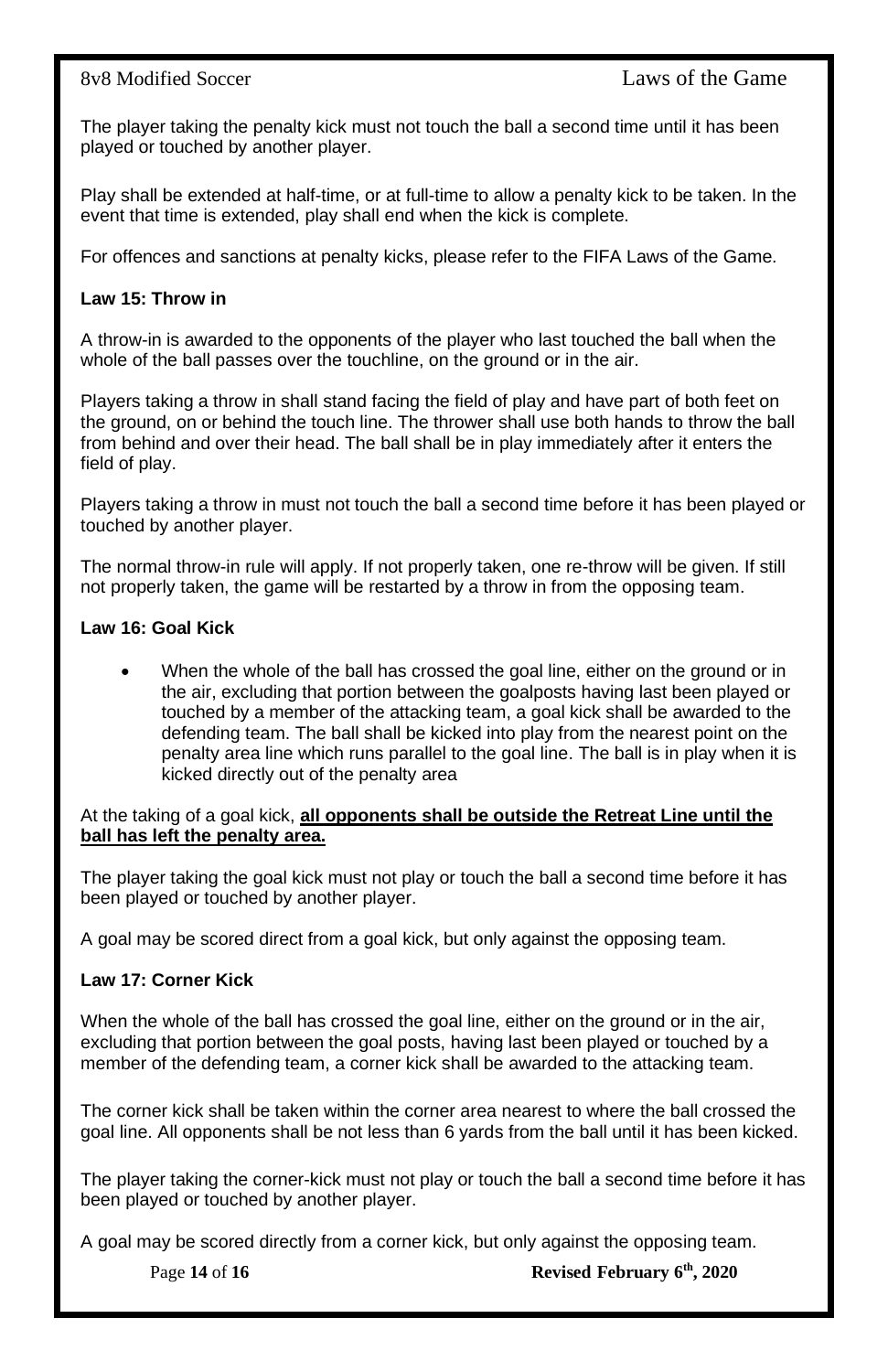### **FAIR PLAY FOR PLAYERS, COACHES & PARENTS**

Coaches, managers, team officials and parents shall not criticize game officials at any time and should encourage the same attitude and good sportsmanship amongst all players and supporters. The game official shall endeavor to conduct the game in a proper manner at all times.

Coaches shall coach from their technical area. If not marked, a technical area is defined as extending one (1) yard on either side of the designated seating area and forward up to one (1) yard from the touch line. Coaches, players, and parents may not position themselves behind the goal.